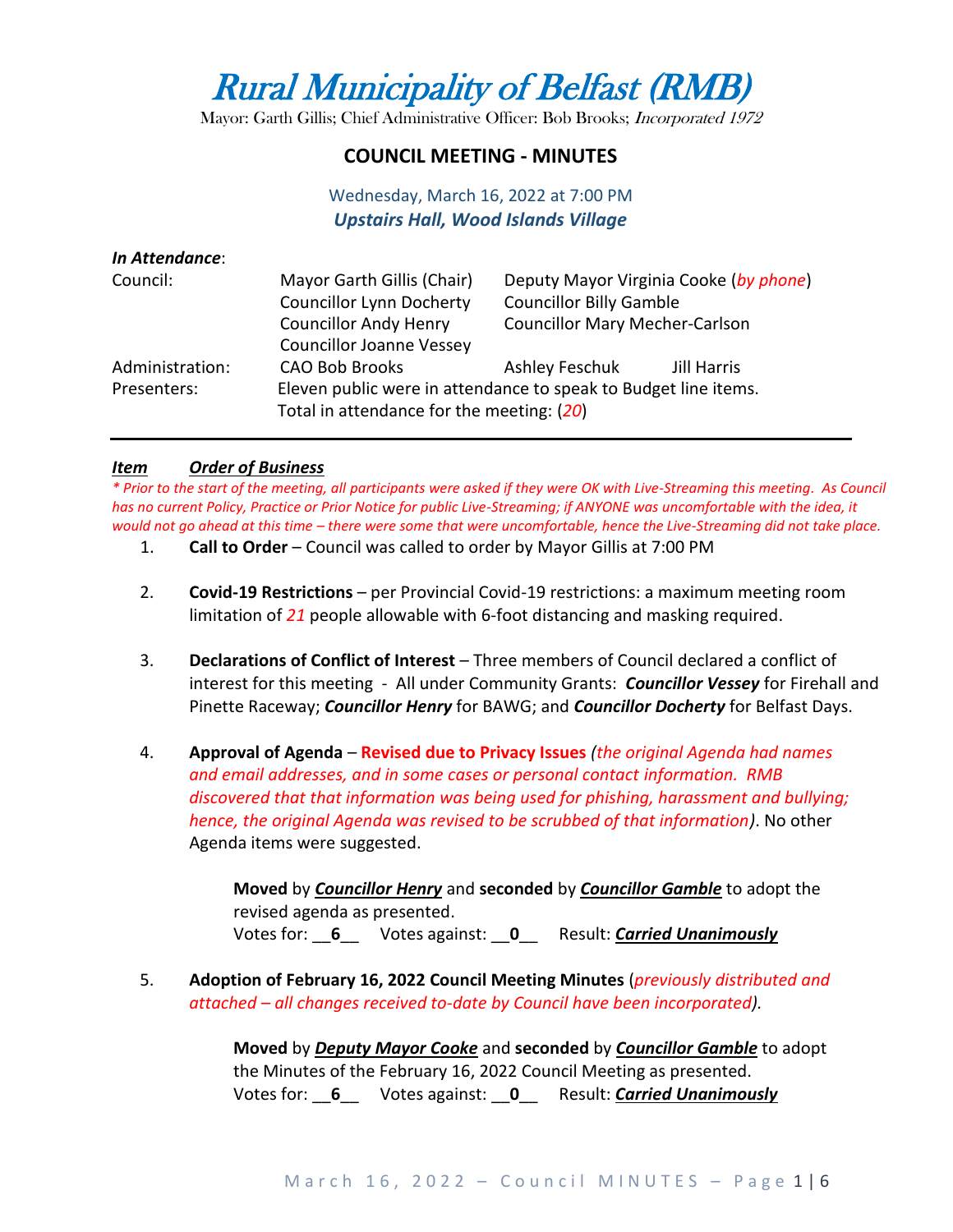- 6. **Business arising from the February 16, 2022 Council Meeting**
	- a. **Municipality-Wide Mosquito Abatement Program Proposal**  \$60,000 for Program expenditures and associated tax increases to cover those expenditures added to the 2022/2023 Budget Document for consideration (*on today's agenda*);
	- b. **Gas Tax Committee Meeting**  Was convened on March 2nd to deal with the \$55,956 remaining allocation amount. *Recommendation on today's agenda*;
	- c. **2022/2023 RMB Community Grants Program**  Applications closed on March 6th; the Committee met on March 9th . *Recommendations on today's agenda*; and
	- d. **Health Matter Meeting (***Presented by Councillor Carlson***)** Was held on March 11th with the Deputy Minister (DM) of Health and the Director of Primary Care for PEI. RMB meeting participants including: Mayor Gillis, Councillor Carlson and CAO Bob Brooks elaborated on the Health Matter Issue for the Municipality, the make-up of the Municipality, services in the area, lack of access, and suggestions about improving access for the RMB area. The DM and Director, went over the Health PEI Mandate, what the Department is currently doing, and specifically talked about the Department's key priority of a new Primary Care Strategy that they are working on. Participants felt that this meeting was timely, a good start and very helpful, and both the DM and Director noted that they will now go back with this information, do some additional work, then report back about moving forward.
- 7. **Adoption of March 2, 2022 Gas Tax Committee Meeting Minutes** (*for approval by Committee Members only. No other meetings booked at this time).*

**Moved** by *Councillor Vessey* and **seconded** by *Councillor Henry* to adopt the Minutes of the March 2, 2022 Gas Tax Committee Meeting as presented. Votes for: \_\_**4**\_\_ Votes against: \_\_**0**\_\_ Result: *Carried Unanimously*

- 8. **Business arising from the March 2, 2022 Gas Tax Committee Meeting (***Presented by Committee Chair – Councillor Henry***)**
	- a. **Gas Tax Program Recommendation** That Council proceed with the Gas Tax Committee Recommendation to finalize a Wood Island and Area Development Corporation proposal for the remaining 2019/2024 Gas Tax Funds for the Municipality in the amount of \$55,956.
		- i. On March  $2<sup>nd</sup>$ , the Gas Tax Committee met to discuss how best to proceed with the remaining Gas Tax Fund allocations for the 2019/2024 Program. These funds came about as a result of the Municipal - Community Plan Project, coming in under-budget by half. After discussing the various options open to RMB, Committee ultimately recommended proceeding with a component of the Wood Islands Revitalization Plan, currently underway in our Municipality for the 2022/2023 and 2023/2024 fiscal years, that would see extensive repairs to the Wood Island Lighthouse.

**Moved** by *Deputy Mayor Cooke* and **seconded** by *Councillor Gamble* to adopt the Recommendation of the Gas Tax Committee for the use of the remaining 2019/2024 Gas Tax Program Funds as presented.

Votes for: \_\_**6**\_\_ Votes against: \_\_**0**\_\_ Result: *Carried Unanimously*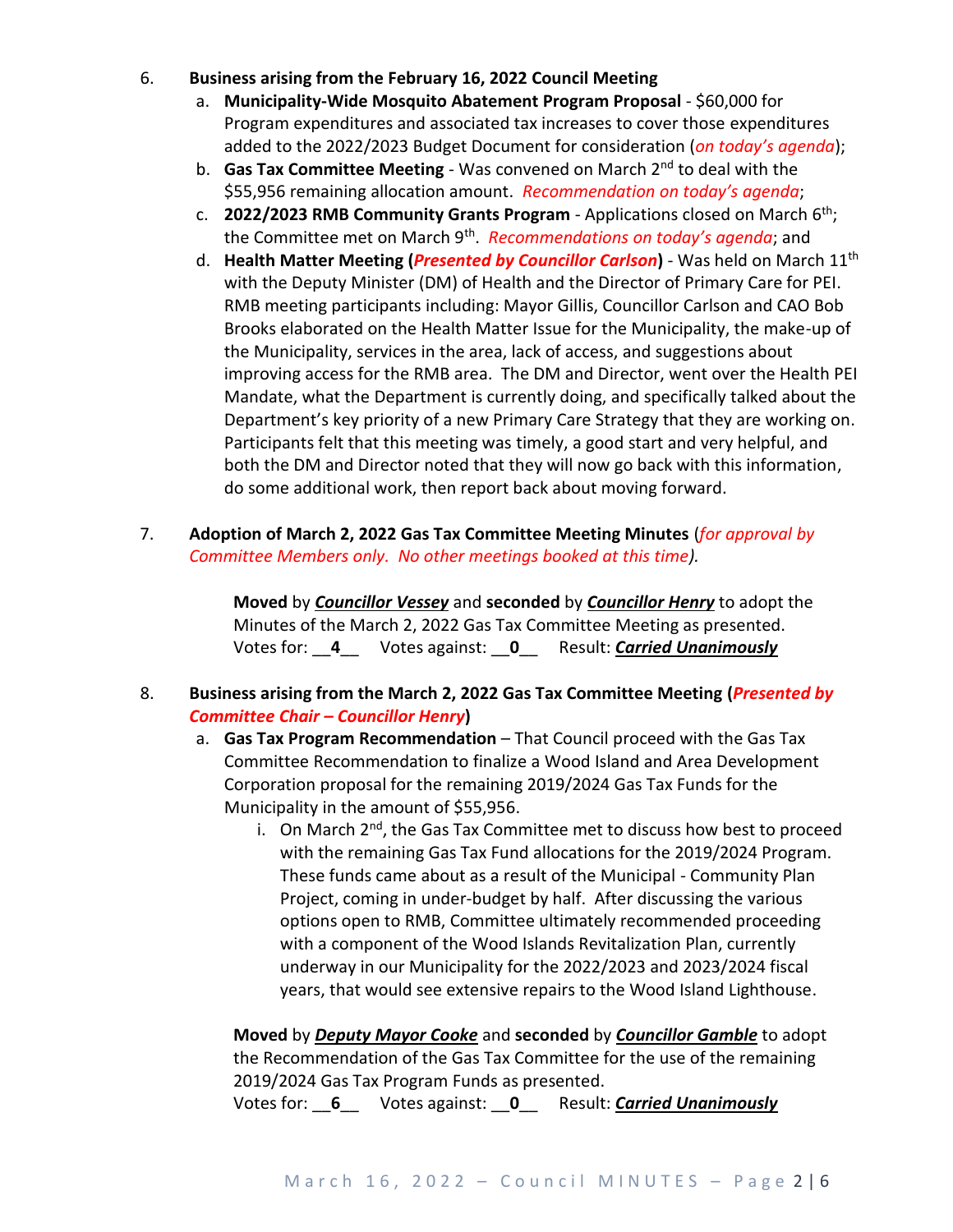9. **Adoption of March 9, 2022 Community Grants Committee Meeting Minutes** (*for approval of Committee Members only. No other meetings booked at this time).*

> **Moved** by *Councillor Carlson* and **seconded** by *Councillor Gamble* to adopt the Minutes of the March 9, 2022 Community Grants Committee Meeting as presented. Votes for: \_\_**4**\_\_ Votes against: \_\_**0**\_\_ Result: *Carried Unanimously*

#### 10. **Business arising from the March 9, 2022 Community Grants Committee Meeting (***Presented by Committee Chair – Councillor Gamble***)**

- a. **Community Grants Program Recommendation** Proceed with Committee Recommendation to allocate a \$95,000 for the Fire Protection Grant; \$8,500 for a GPEI Rink Grant, and \$64,000 for Community Grants (*as listed*).
	- i. On March  $9<sup>th</sup>$ , the Community Grants Committee met to review the 2022/2023 Community Grant Applications. Upon review of each of the applications submitted, and in accordance with **Bylaw 2018-02 - Grants Bylaw** and **Community Grants Program Policy**, and in-keeping with Budget parameters; the Committee Recommends the following allocations:

| 1.                                             | Belfast Rural Fire Dept (Firehall Grant)         | \$95,000    |  |
|------------------------------------------------|--------------------------------------------------|-------------|--|
| 2.                                             | Belfast Rec Centre (GPEI Rink Grant)             |             |  |
| Bar Vela (Com. Grant)<br>3.                    |                                                  | 1,200       |  |
| 4.                                             | Belfast Rec Centre - Operations (Com. Grant)     |             |  |
| 5.                                             | Belfast Area Watershed Group (BAWG) (Com. Grant) |             |  |
| Belfast Days (Com. Grant)<br>6.                |                                                  | 3,000       |  |
| 7.                                             | Belfast Disc Golf (Com. Grant)                   | 1,200       |  |
| 8.                                             | Belfast Historical Society (Com. Grant)          |             |  |
| Belfast Minor Hockey (Com. Grant)<br>9.        |                                                  | 3,000       |  |
|                                                | + One-Time Com. Grant for Half Boards            | 2,500       |  |
| 10. Pinette Raceway (Com. Grant)               |                                                  | 2,000       |  |
| 11. Point Prim Lighthouse (Com. Grant)         |                                                  | 3,000       |  |
| 12. WIADC - Lighthouse Operations (Com. Grant) | 3,000                                            |             |  |
| 13. WIADC - Village Operations (Com. Grant)    |                                                  | 9,600       |  |
| 14. Sandstone Equestrian Inc. (Com. Grant)     |                                                  | 1,200       |  |
|                                                | Total:                                           | $$167,500*$ |  |

# *\* See attached Tally Sheet for Detail*

Councillor Vessey stepped out for this item (*in Conflict*) - Following some discussion and prior confirmation with the Firehall, the following amendment was presented:

**Moved** by *Councillor Gamble* and **seconded** by *Councillor Docherty* to amend the Firehall allocation to **\$100,000**, which revises the total Grants allocations to **\$172,500**. Votes for: \_\_**5**\_\_ Votes against: \_\_**0**\_\_ Result: *Carried Unanimously*

**and**

- b. **Additional Community Grants Committee Recommendation** that Council start the process to reconsider Bylaw 2018-02 – Grants Bylaw, and our Grants Policy, to be in place, prior to the next Community Grants Program in 2023/2024.
	- i. On March  $9<sup>th</sup>$ , Committee also discussed the evolution of the Community Grants Program and noted, that while not specifically stated, the intent of the Program was to assist Not-for-Profit Organizations to assist in the Betterment of the Municipality. Committee felt it was time to review the Program Parameters, before the Program becomes overwhelmed. If the process started in late summer, the new Program Parameters (if any) would be in place for the 2023/2024 funding cycle.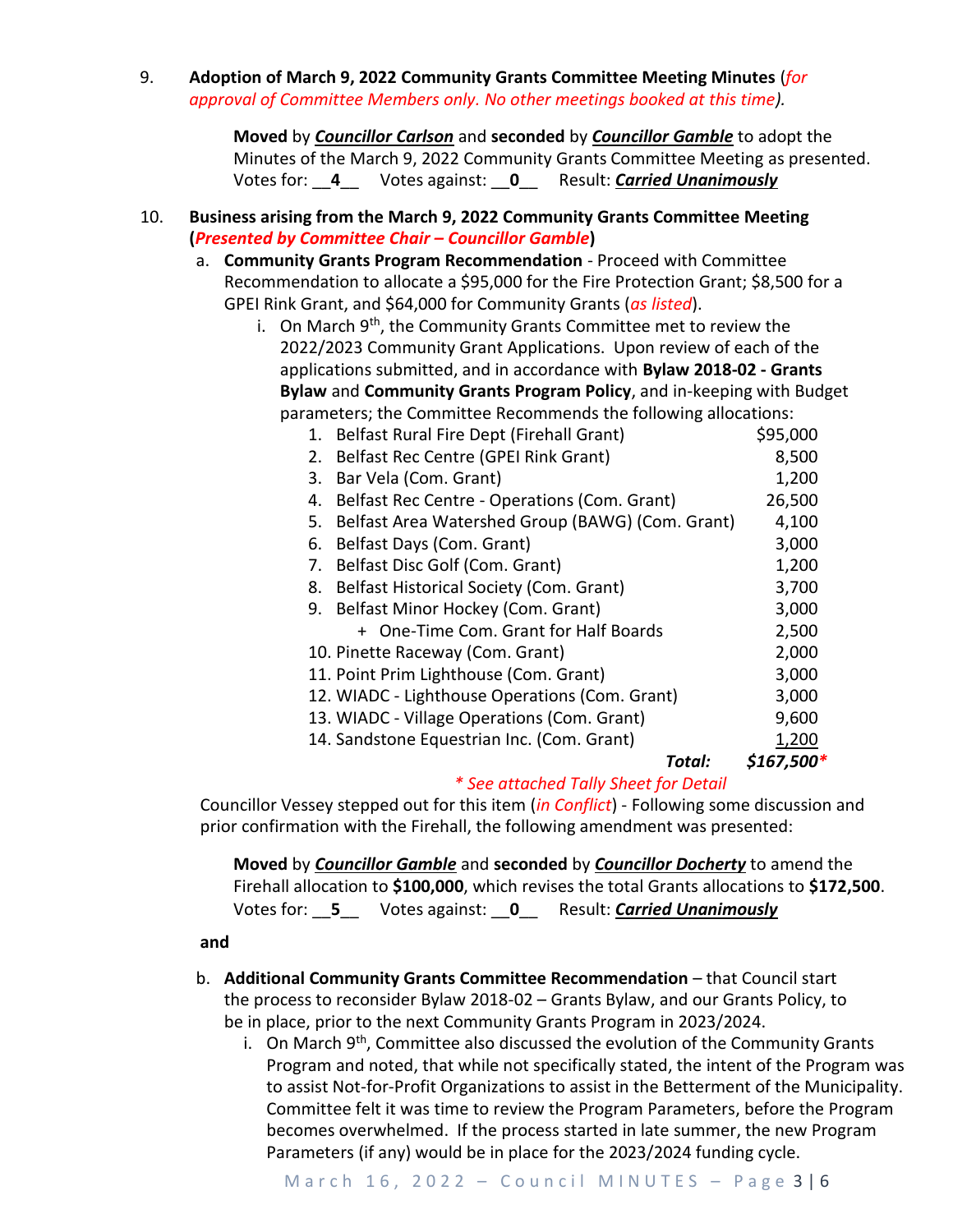**Moved** by *Councillor Vessey* and **seconded** by *Councillor Docherty* to adopt the Recommendations (2) of the Community Grants Committee, and inclusion of the allocations of the Grants for the 2022/2023 Community Grants Program as amended, into the 2022/2023 RMB Budget, Financial Plan and Capital Plan. Votes for: \_\_**6**\_\_ Votes against: \_\_**0**\_\_ Result: *Carried Unanimously*

## 11. **CAO Report**

## a. **Financial/Variance Report**:

i. Provincial Credit Union Account Balances at February 28, 2022 Statement:

a. Share  $001$  \$5.30

- b. Chequing 010 \$81,023.70
- c. Savings 020 (Reserve)  $\lesssim$  36.42
- d. Savings Reserve GIC/Int. (*project to be determined*) \$45,139.44
- e. Gas Tax Acct 00011 \$47,232.63
- f. Gas Tax GIC/Int. (*for previously-approved GT projects*) \$50,399.22 (*\$47,903 of previously approved GT allocations are being withheld by the Province until the remaining \$55,956 in Gas Tax allocations are determined*) Expenditures are basically on track for this fiscal year to-date.
- ii. **Logo Development:** The CAO met with TechnoMedia in February with the Logo Contest results, and follow-up comments from Council. TechnoMedia produced a Logo concept in early March. Council Members liked the Logo that was presented, so TechnoMedia is proceeding to finalize. *See provided Logo*.
- 12. **Notice of 2022/2023 RMB Budget and Financial Plan**  Notice was given in January, February and March, that RMB would be holding public meetings on February 16, 2022 and March 16, 2022 to discuss and ratify the 2022/2023 RMB Budget, Financial Plan and Capital Plan. Public input was welcomed, although, due to Covid restrictions, personal attendance is limited. That said, the public was also encouraged to submit any comments by email (*comments received to-date by email, were already forwarded to Council for their information*). Notices were placed on RMB's Website, the Belfast Newsletter, RMB's Facebook Page, the Belfast Community PEI Facebook Page, the Municipal Bulletin Board, and the WIADC Bulletin Board. As a heads-up; this budget/financial plan/capital plan will represent a culmination of this Council's 4-year transition plan/term.
- 13. **Public Input/Presentations regarding the 2022/2023 RMB Budget and Financial Plan**  (*five minutes were allotted for each speaker/presentation, followed by Council questions*). All Eleven public participants either spoke, made a presentation and/or participated in the public discussion, either for or against the proposed Mosquito Abatement Program, and whether it should be included within the RMB 2022/2023 Budget. *Participants included*: Kevin Ryan, Sherry Pelkey, Brian Stewart, Brian Gillis, Merrill Gillis, Jean MacRae, Diana Halliday, Maggie Morrison, Karen Overall, Mark Booth, and Lloyd MacDonald.
- 14. **Public Input received by email due to Covid-19 Room Limitations regarding items contained within the 2022/2023 RMB Budget and Financial Plan:** *Tally at March 15th\* (all related to Mosquito/Tax Issue) - NO: 32 did not support Mosquito Program and associated Tax Increase; YES: 22 did support Mosquito Program and associated Tax Increase. \* Emails no longer listed due to Privacy Issues*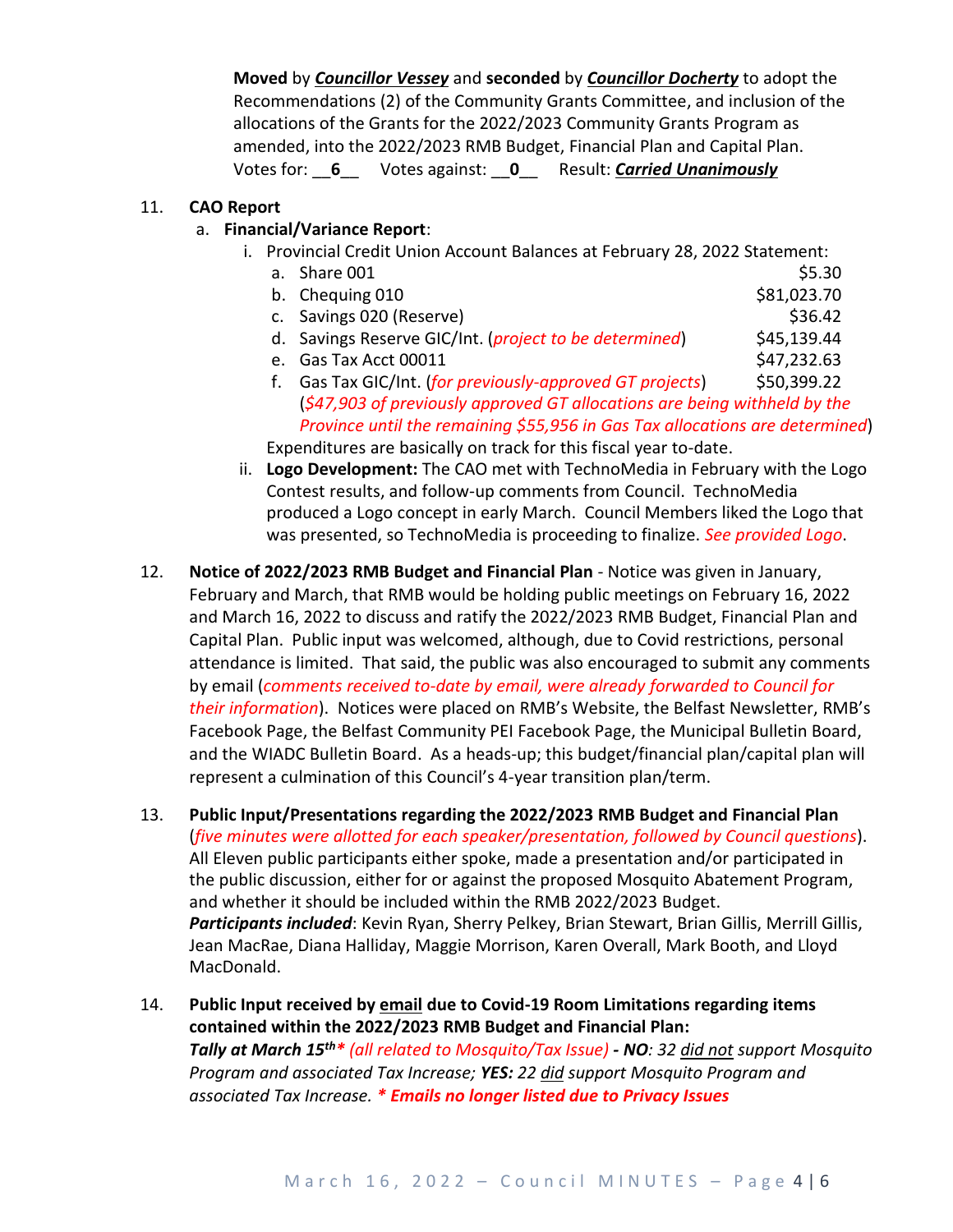- 15. **Facebook Petition** Administration found a Petition on Facebook regarding the Mosquito Abatement Program stating: "*Petition against the proposed mosquito program for the Belfast area*". At time of printing the agenda (March 15<sup>th</sup>), 43 people electronically signed the petition. The Petition was not actually presented to Council. Council accepted the Petition for *Information Only;* then discussed the entire Mosquito Abatement Issue later under item 16 in today's Agenda.
- 16. **2022/2023 Rural Municipality of Belfast Budget/Financial Plan/Capital Plan (as Amended) - Presented for Discussion, Amendments and 2<sup>nd</sup> Reading/Approval – The DRAFT Budget** document received  $1<sup>st</sup>$  Reading, with proposed Amendments during the February  $16<sup>th</sup>$ Council Meeting. The CAO presented the Amended Budget document and provided clarifications.

## **CAO presentation and clarifications:**

- Of the 2022/2023 Budget with the Amendments that are already included;
- PEI Taxation requirements to pass the Budget in March;
- Tax examples (3) of what the cost of the Mosquito Program '*Only*' can look like on a tax bill; and
- Implications of today's Amendments on the Budget.

Council then discussed the Budget at length; the presented three additional Amendments, prior to moving to Second Reading/Approval as Amended.

#### **Amendment - 1: Community Grants Program for 2022/2023**

Per the acceptance of the Community Grants Recommendations as Amended, the Budget will require an amendment to incorporate those Grants.

**Moved** by *Councillor Carlson* and **seconded** by *Councillor Henry* to accept the Community Grants Program allocations as discussed and amended, into the 2022/2023 Budget, Financial Plan and Capital Plan. Votes for: \_\_**6**\_\_ Votes against: \_\_**0**\_\_ Result: *Carried Unanimously*

#### **Amendment - 2: Delay of Proposed Mosquito Abatement Program**

Given the input received from the public, expressing concerns in regards to the inclusion of the mosquito abatement program into the budget and possible adoption of that program; I would like to make a motion to amend the budget to not include the mosquito program in the budget until more consultation and public input can occur.

**Moved** by *Councillor Gamble* and **seconded** by *Councillor Vessey* to delay the Proposed Mosquito Abatement Program until more consultation and public input can occur; and not include this Program into the 2022/2023 RMB Budget.

Council members discussed the Mosquito Abatement Program; the ramifications of proceeding or not proceeding with the Program; the impact on the budget; and the desire for a more fulsome public consultation on the Program itself.

Votes for: \_\_**4**\_\_ Votes against: \_\_**2**\_\_ Result: *Carried*